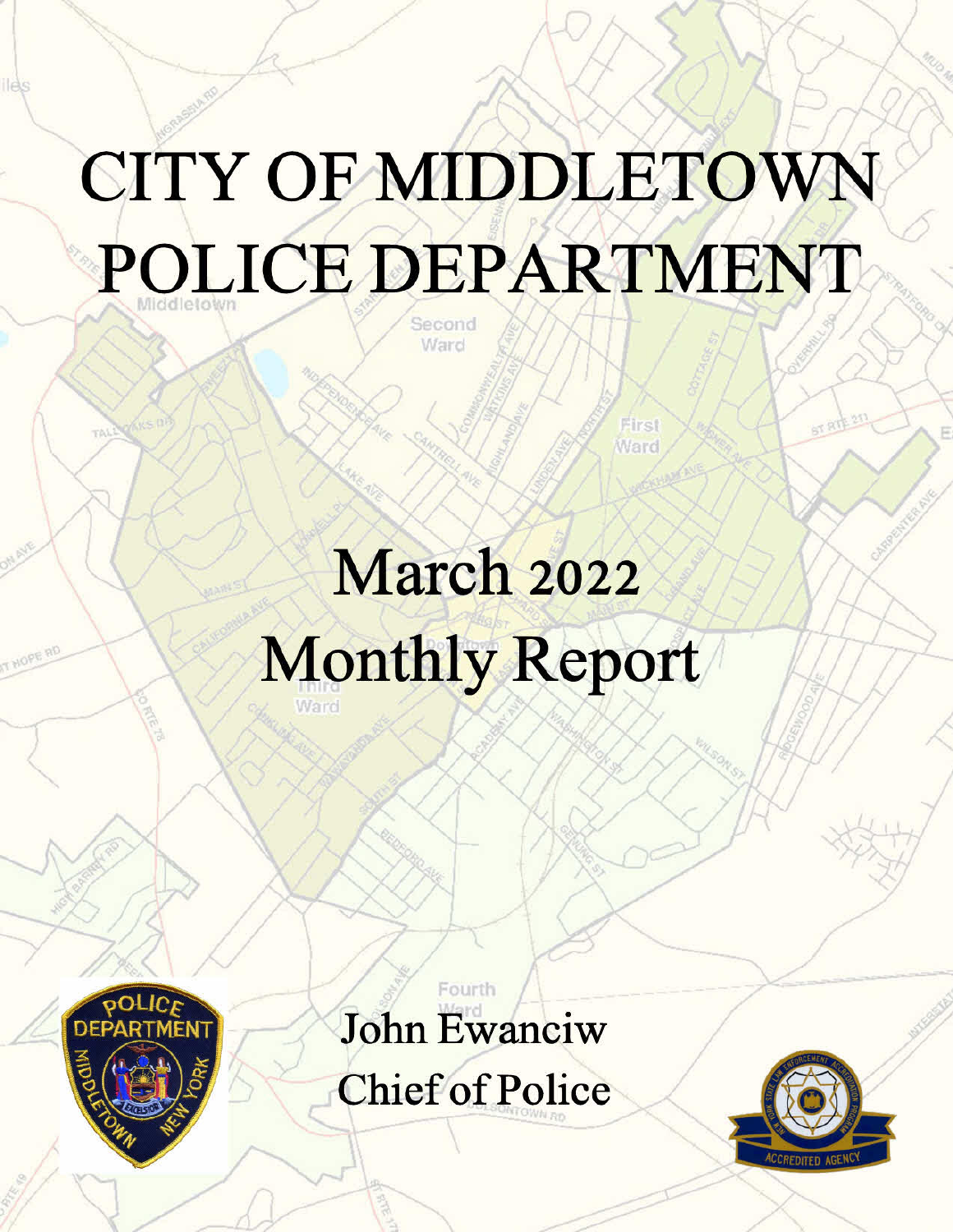

#### CITY OF MIDDLETOWN POLICE DEPARTMENT Í

 $\blacksquare$ **Part One Offenses**

#### **Year To Date Prior Years (Annual Totals)**

| <b>UCR Index</b> | Crime                 | 2021         | 2022 | %<br>Change | <b>UCR Index</b> | Crime                 | 2020<br><b>Totals</b> | 2021<br><b>Totals</b> |
|------------------|-----------------------|--------------|------|-------------|------------------|-----------------------|-----------------------|-----------------------|
|                  | 1. Murder             | 0            |      |             |                  | 1. Murder             |                       | $\bf{0}$              |
|                  |                       |              |      |             |                  |                       |                       |                       |
|                  | 2. Rape               | 5            |      | $-80%$      |                  | 2. Rape               | 10                    | 9                     |
|                  |                       |              |      |             |                  |                       |                       |                       |
| <b>Violent</b>   | 3. Robbery            | $\mathbf{2}$ | 6    | 200%        | <b>Violent</b>   | 3. Robbery            | 22                    | 19                    |
|                  |                       |              |      |             |                  |                       |                       |                       |
|                  | 4. Assault            | 15           | 18   | 20%         |                  | 4. Assault            | 62                    | 65                    |
|                  | <b>Violent Total</b>  | 22           | 26   | 18%         |                  | <b>Violent Total</b>  | 95                    | 93                    |
|                  | 5. Burglary           | 7            | 14   | 100%        |                  | 5. Burglary           | 57                    | 43                    |
| <b>Property</b>  |                       |              |      |             | <b>Property</b>  |                       |                       |                       |
|                  | 6. Larceny - Theft    | 56           | 78   | 39%         |                  | 6. Larceny - Theft    | 317                   | 292                   |
|                  |                       |              |      |             |                  |                       |                       |                       |
|                  | 7. Motor Veh. Theft   |              |      | 600%        |                  | 7. Motor Veh. Theft   | 33                    | 16                    |
|                  | <b>Property Total</b> | 64           | 99   | 55%         |                  | <b>Property Total</b> | 407                   | 351                   |

|                |                       | 2. Rape              | 5            |    | $-80%$ |                 | 2. Rape               | 10  | 9   | $-10%$ |
|----------------|-----------------------|----------------------|--------------|----|--------|-----------------|-----------------------|-----|-----|--------|
|                |                       |                      |              |    |        |                 |                       |     |     |        |
| <b>Violent</b> |                       | 3. Robbery           | $\mathbf{2}$ | 6  | 200%   | <b>Violent</b>  | 3. Robberv            | 22  | 19  | $-14%$ |
|                |                       |                      |              |    |        |                 |                       |     |     |        |
|                |                       | 4. Assault           | 15           | 18 | 20%    |                 | 4. Assault            | 62  | 65  | 5%     |
|                |                       | <b>Violent Total</b> | 22           | 26 | 18%    |                 | <b>Violent Total</b>  | 95  | 93  | $-2%$  |
|                |                       |                      |              |    |        |                 |                       |     |     |        |
|                |                       | 5. Burglary          |              | 14 | 100%   |                 | 5. Burglary           | 57  | 43  | $-25%$ |
| Property       |                       |                      |              |    |        | <b>Property</b> |                       |     |     |        |
|                |                       | 6. Larceny - Theft   | 56           | 78 | 39%    |                 | 6. Larceny - Theft    | 317 | 292 | $-8%$  |
|                |                       |                      |              |    |        |                 |                       |     |     |        |
|                |                       | 7. Motor Veh. Theft  |              |    | 600%   |                 | 7. Motor Veh. Theft   | 33  | 16  | $-52%$ |
|                | <b>Property Total</b> |                      | 64           | 99 | 55%    |                 | <b>Property Total</b> | 407 | 351 | $-14%$ |

**PART 1 TOTALS 86 125 45% PART 1 TOTALS 502 444 -12%**

#### **Blottered Calls**

|  |                  |              |                       |                                 | <b>Blottered Calls</b>          |                                                         |      |      |                                             |                                        |
|--|------------------|--------------|-----------------------|---------------------------------|---------------------------------|---------------------------------------------------------|------|------|---------------------------------------------|----------------------------------------|
|  |                  | Year to Date |                       |                                 |                                 |                                                         |      |      |                                             |                                        |
|  |                  |              | $\sim$<br>$\sim$<br>┍ | œ<br>Ō<br>$\mathbf c$<br>ത<br>œ | $\bullet$<br>ත<br>ത<br>ō<br>. c | S<br><u>Tai</u><br>-<br>$\overline{ }$<br>$\frac{2}{3}$ | ≖    |      | $\omega$<br>ත<br>ത<br>$\boldsymbol{\varpi}$ | $\bullet$<br>ಠಾ<br>m<br>ō<br>$\approx$ |
|  | <b>Blottered</b> |              |                       |                                 |                                 |                                                         |      |      |                                             |                                        |
|  | 1. Calls         | 10,032       | 7,277                 | $-2,755$                        | $-27%$                          | 36,215                                                  | 2341 | 2660 | 319                                         | 14%                                    |

|    | <b>Public Service Calls</b> |                     |                |                         |                    |                      | <b>Case Reports Taken</b> |              |                                  |
|----|-----------------------------|---------------------|----------------|-------------------------|--------------------|----------------------|---------------------------|--------------|----------------------------------|
|    |                             | <b>Month</b><br>ast | Month<br>۵L    | Change<br>₹<br><b>g</b> | g,<br>Chang<br>వ్ౖ |                      | <b>Month</b><br>ast       | Month<br>his | Total<br>to Date<br>2022<br>Vear |
|    | <b>Alarm Responses</b>      | 79                  | 98             | 19                      | 24%                | <b>Total Reports</b> | 330                       | 370          | 981                              |
|    |                             |                     |                |                         |                    |                      |                           |              |                                  |
| 2. | 911 Hang-ups                | 15                  | 14             | $-1$                    | $-7%$              |                      |                           |              |                                  |
|    |                             |                     |                |                         |                    |                      |                           |              |                                  |
| 3. | Lockouts                    | 33                  | 40             |                         | 21%                |                      |                           |              |                                  |
|    |                             |                     |                |                         |                    |                      |                           |              |                                  |
| 4. | <b>Escorts</b>              | 4                   | $\overline{2}$ | $-2$                    | $-50%$             |                      |                           |              |                                  |
|    |                             |                     |                |                         |                    |                      |                           |              |                                  |
| 5. | <b>Aided Cases</b>          | 79                  | 75             | $-4$                    | $-5%$              |                      |                           |              |                                  |
|    |                             |                     |                |                         |                    |                      |                           |              |                                  |

**Total 210 229 19 9%**

#### **Domestic Violence Calls**

|                                 | Montl<br>ω | his Month | nange<br>Ra | Change<br>$\approx$ | ۰<br>ea<br>Total<br>2022<br>Date |
|---------------------------------|------------|-----------|-------------|---------------------|----------------------------------|
| Calls<br>Handled<br>1. by Dept. | 69         | 68        | -1          | $-1%$               | 204                              |

| <b>Year to Date</b> |  |
|---------------------|--|
|                     |  |

| <b>Blottered</b> | cases. | Involuntary Transpo | Voluntary Transport |
|------------------|--------|---------------------|---------------------|
| 195              | 21     | $\overline{21}$     | ន                   |

|      | $\sim$<br>$\sim$ | m<br>ਨ<br>ω<br>r | Φ<br>កា | $\omega$<br>ಹ<br>$\sim$<br>- |      |      | ω<br>ಠಾ<br>$\cdot$<br>ω<br>œ | ಠಾ  |
|------|------------------|------------------|---------|------------------------------|------|------|------------------------------|-----|
| ,032 | 7,277            | $-2,755$         | $-27%$  | 36,215                       | 2341 | 2660 | 319                          | 14% |

**Case Reports Taken** 

| -<br>ı<br>o<br>t,<br>ത | $\overline{a}$ | ъ,  |                      |     |     |     |  |
|------------------------|----------------|-----|----------------------|-----|-----|-----|--|
| 79                     | 98             | 24% | <b>Total Reports</b> | 330 | 370 | 981 |  |

|                              | <b>Domestic Violence Calls</b> |                                           |                        |         |                 |  |  | <b>Narcotics Search Warrants</b> |                                                                                      |                                    |                       |    |  |  |
|------------------------------|--------------------------------|-------------------------------------------|------------------------|---------|-----------------|--|--|----------------------------------|--------------------------------------------------------------------------------------|------------------------------------|-----------------------|----|--|--|
|                              |                                | £<br>$\circ$<br>ż<br>$\underline{\omega}$ | CD<br>ත<br>ပ<br>π<br>œ | ge<br>ō | ate<br>022<br>Õ |  |  | w                                | $\omega$<br>Φ<br>$\boldsymbol{\sigma}$<br>ò<br>$\overline{\mathfrak{a}}$<br>$\alpha$ | $\omega$<br>Ō<br>$\circ$<br>$\sim$ | ▭<br>۰<br>ິ<br>N<br>N |    |  |  |
| Calls<br>Handled<br>by Dept. | 69                             | 68                                        | -1                     | $-1%$   | 204             |  |  |                                  |                                                                                      | $-50%$                             | 4                     | 16 |  |  |

**Mental Health Calls for Service**

|                  | Year to Date |        |                             |              | <b>Current Month</b> |                                          |                       |
|------------------|--------------|--------|-----------------------------|--------------|----------------------|------------------------------------------|-----------------------|
| <b>Blottered</b> |              | Θ<br>ج | Transpor<br>ntary<br>э<br>ᇹ | ъ<br>יה<br>ᄒ |                      | o<br>S<br>,ন<br>Ē<br>ntai<br>-<br>5<br>ក | Ō<br>ranspo<br>ē<br>ត |
| 195              | 21           | 21     | 8                           | 23           | $\bullet$            | 8                                        |                       |
|                  |              |        |                             |              |                      |                                          |                       |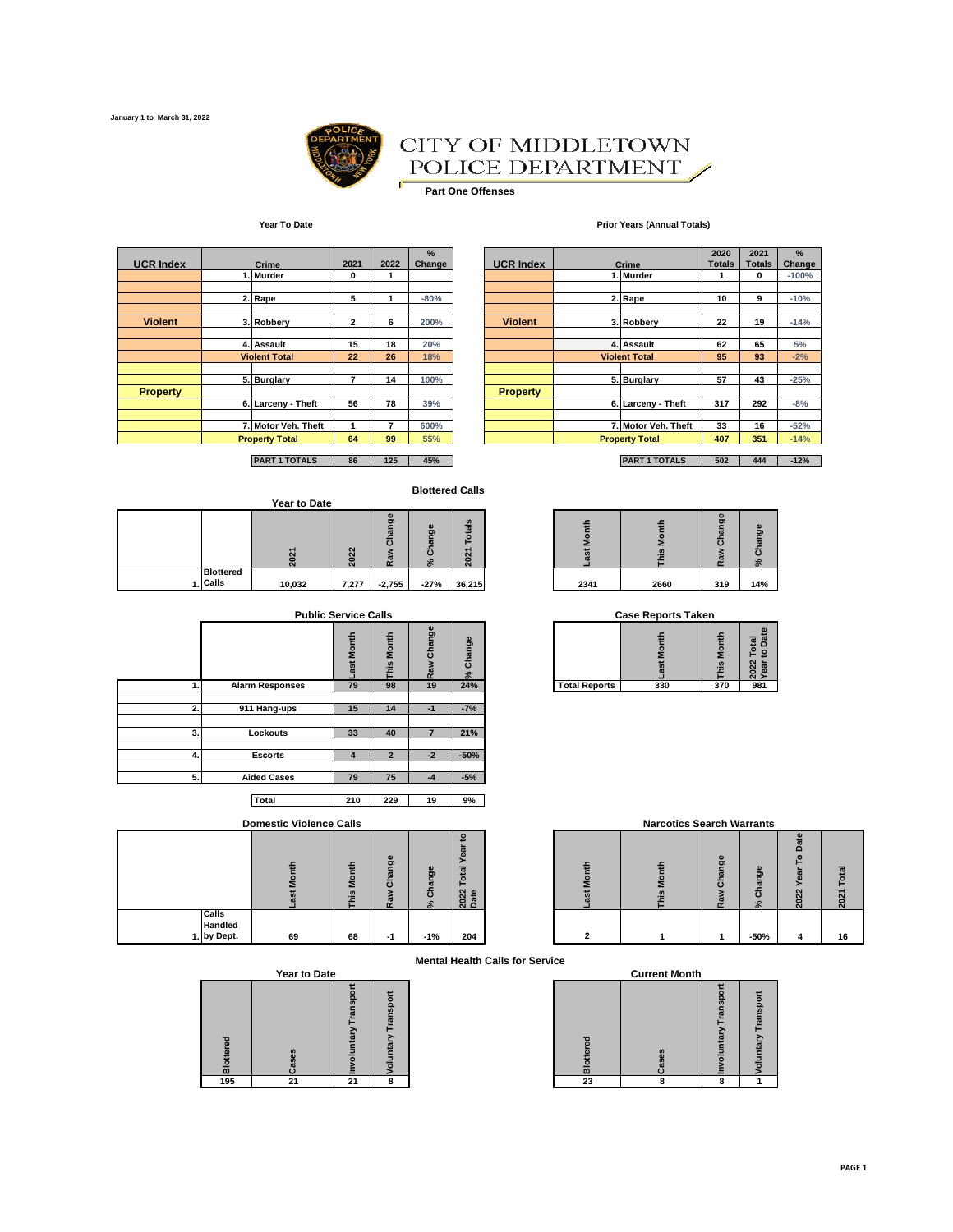

# CITY OF MIDDLETOWN<br>POLICE DEPARTMENT ď

#### **Monthly Offense Report**

#### **Part One Offenses**

**January 1 through March 31, 2022**

|                |                       | 2021           | 2022           | Raw Change              | <b>Last Month</b>       | <b>This Month</b> | Raw Change |
|----------------|-----------------------|----------------|----------------|-------------------------|-------------------------|-------------------|------------|
| 1              | <b>Murder</b>         | $\bf{0}$       | 1              | $\mathbf{1}$            | 1                       | $\bf{0}$          | $-1$       |
|                |                       |                |                |                         |                         |                   |            |
| 2              | Rape                  | $5\phantom{1}$ | $\mathbf{1}$   | $-4$                    | 1                       | $\bf{0}$          | $-1$       |
|                |                       |                |                |                         |                         |                   |            |
| 3              | Robbery               | $\overline{2}$ | $6\phantom{1}$ | $\overline{\mathbf{4}}$ | $\overline{\mathbf{4}}$ | $\bf{0}$          | $-4$       |
|                |                       |                |                |                         |                         |                   |            |
| 4              | <b>Assault</b>        | 15             | 18             | $\overline{3}$          | 5                       | 5                 | $\bf{0}$   |
|                |                       |                |                |                         |                         |                   |            |
| 5              | <b>Burglary</b>       | $\overline{7}$ | 14             | $\overline{7}$          | 5                       | 5                 | $\bf{0}$   |
|                |                       |                |                |                         |                         |                   |            |
| 6              | Larceny - Theft       | 56             | 78             | 22                      | 19                      | 30                | 11         |
|                |                       |                |                |                         |                         |                   |            |
| $\overline{7}$ | Motor Veh. Theft      | 1              | $\overline{7}$ | 6                       | $\overline{3}$          | 1                 | $-2$       |
|                | <b>Total</b>          | 86             | 125            | 39                      | 38                      | 41                | 3          |
|                |                       |                |                |                         |                         |                   |            |
|                | <b>Total Violent</b>  | 22             | 26             | $\overline{4}$          |                         |                   |            |
|                | <b>Total Property</b> | 64             | 99             | 35                      |                         |                   |            |

| <b>Monthly Violent</b>  |  |  |
|-------------------------|--|--|
| <b>Monthly Property</b> |  |  |

**0**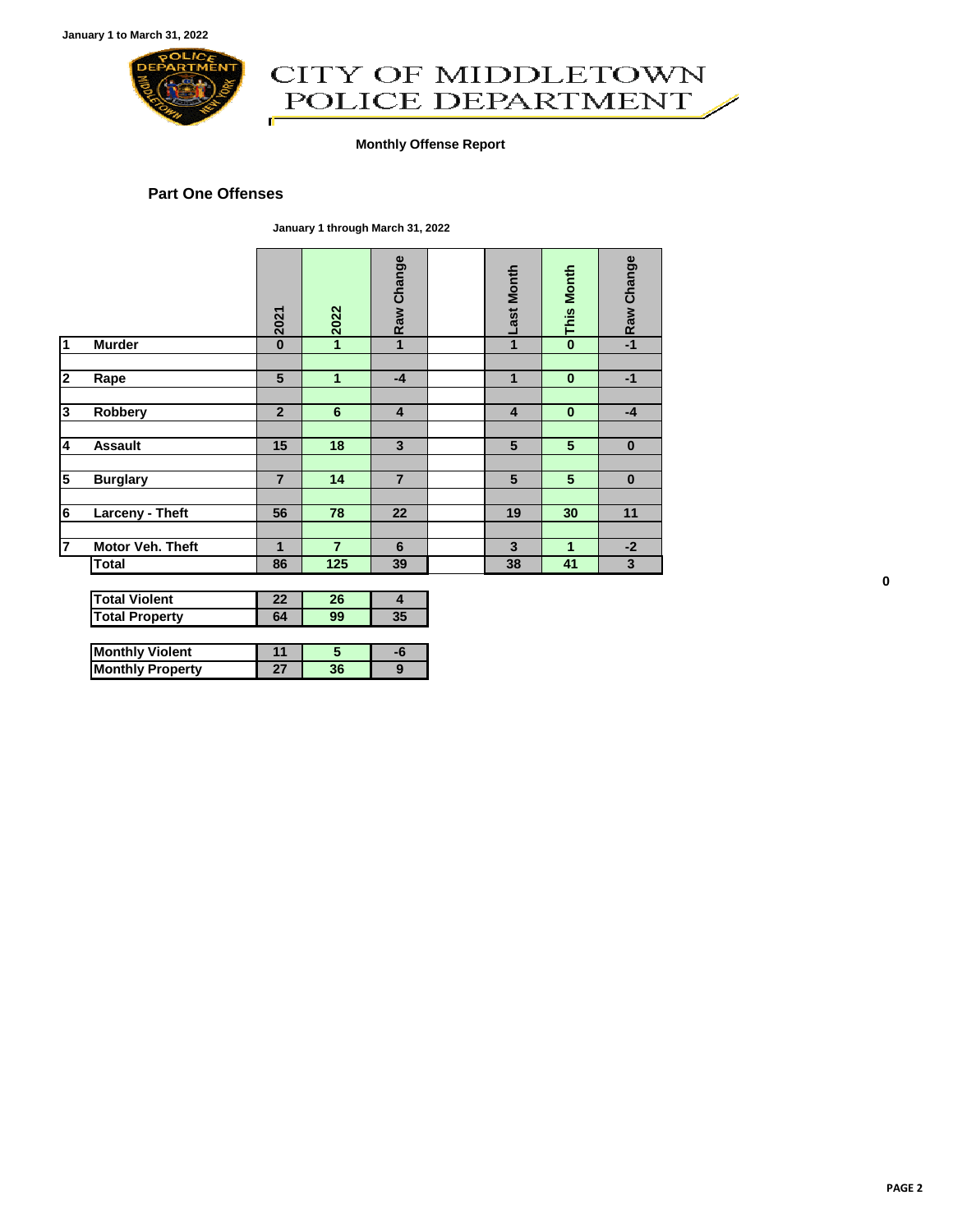**January 1 to March 31, 2022**



### CITY OF MIDDLETOWN POLICE DEPARTMENT Œ

#### **Monthly Offense Report**

#### **Part Two Offenses**

**January 1 through March 31, 2022**

|     |                                            | 2021                    | 2022                    | Raw Change              | Last Month              | <b>This Month</b>       | Raw Change              |
|-----|--------------------------------------------|-------------------------|-------------------------|-------------------------|-------------------------|-------------------------|-------------------------|
| 9.  | <b>Arson</b>                               | $\overline{\mathbf{0}}$ | $\overline{\mathbf{0}}$ | $\overline{\mathbf{0}}$ | $\overline{\mathbf{0}}$ | $\overline{\mathbf{0}}$ | $\overline{\mathbf{0}}$ |
|     |                                            |                         |                         |                         |                         |                         |                         |
| 10. | Kidnapping                                 | 4                       | $\overline{2}$          | $-2$                    | $\overline{1}$          | $\overline{1}$          | $\mathbf{0}$            |
| 11. | <b>Narcotics</b>                           | 59                      | 20                      | $-39$                   | 8                       | 9                       | $\mathbf{1}$            |
|     |                                            |                         |                         |                         |                         |                         |                         |
| 12. | <b>Dangerous Weapons</b>                   | $\overline{\mathbf{2}}$ | 4                       | $\mathbf{2}$            | 1                       | $\mathbf{3}$            | $\overline{2}$          |
|     |                                            |                         |                         |                         |                         |                         |                         |
| 13. | <b>Sex Offenses</b>                        | $\overline{2}$          | 5                       | 3                       | $\bf{0}$                | 4                       | 4                       |
|     |                                            | $\mathbf{1}$            | $\overline{1}$          | $\bf{0}$                | $\bf{0}$                | $\mathbf{1}$            | $\mathbf{1}$            |
| 14. | <b>Forgery/Counterfeiting</b>              |                         |                         |                         |                         |                         |                         |
| 15. | <b>Prostitution</b>                        | $\bf{0}$                | $\bf{0}$                | $\bf{0}$                | 0                       | $\bf{0}$                | $\bf{0}$                |
|     |                                            |                         |                         |                         |                         |                         |                         |
| 16. | <b>Stolen Property</b>                     | $\mathbf{1}$            | $\mathbf{1}$            | $\bf{0}$                | 1                       | $\bf{0}$                | $-1$                    |
|     |                                            |                         |                         |                         |                         |                         |                         |
| 17. | <b>Criminal Mischief</b>                   | 83                      | 39                      | $-44$                   | 14                      | 15                      | $\mathbf{1}$            |
| 18. | <b>Fraud</b>                               | 16                      | 6                       | $-10$                   | $\mathbf{1}$            | $\overline{\mathbf{3}}$ | $\overline{2}$          |
|     |                                            |                         |                         |                         |                         |                         |                         |
| 19. | Gambling                                   | 0                       | 0                       | $\bf{0}$                | 0                       | $\bf{0}$                | $\bf{0}$                |
|     |                                            |                         |                         |                         |                         |                         |                         |
|     | <b>Offense Against Public</b>              |                         |                         |                         |                         |                         |                         |
| 20. | Order                                      | $\bf{0}$                | $\bf{0}$                | $\bf{0}$                | 0                       | $\bf{0}$                | $\bf{0}$                |
|     |                                            |                         |                         |                         |                         |                         |                         |
| 21. | <b>Simple Assault</b>                      | 53                      | 70                      | 17                      | 20                      | 27                      | $\overline{7}$          |
| 22. | D.W.I.                                     | $\overline{\mathbf{4}}$ | $\overline{\mathbf{4}}$ | $\bf{0}$                | $\bf{0}$                | $\overline{2}$          | $\mathbf{2}$            |
|     |                                            |                         |                         |                         |                         |                         |                         |
| 23. | Unauth. Use of M.V.                        | $\bf{0}$                | $\overline{2}$          | $\mathbf{2}$            | $\mathbf{2}$            | $\bf{0}$                | $-2$                    |
|     |                                            |                         |                         |                         |                         |                         |                         |
| 24. | <b>Disorderly Conduct.</b>                 | 1                       | $\overline{\mathbf{2}}$ | $\overline{\mathbf{1}}$ | 0                       | $\bf{0}$                | $\bf{0}$                |
| 25. |                                            |                         |                         |                         |                         |                         |                         |
|     | All Other Offenses<br><b>Total</b>         | 25<br>251               | 33<br>189               | 8<br>$-62$              | 9<br>57                 | 12<br>77                | 3<br>$\overline{20}$    |
|     |                                            |                         |                         |                         |                         |                         |                         |
|     | <b>Grand Total of Parts One</b><br>and Two | 337                     | 314                     | $-23$                   | 95                      | 118                     | 23                      |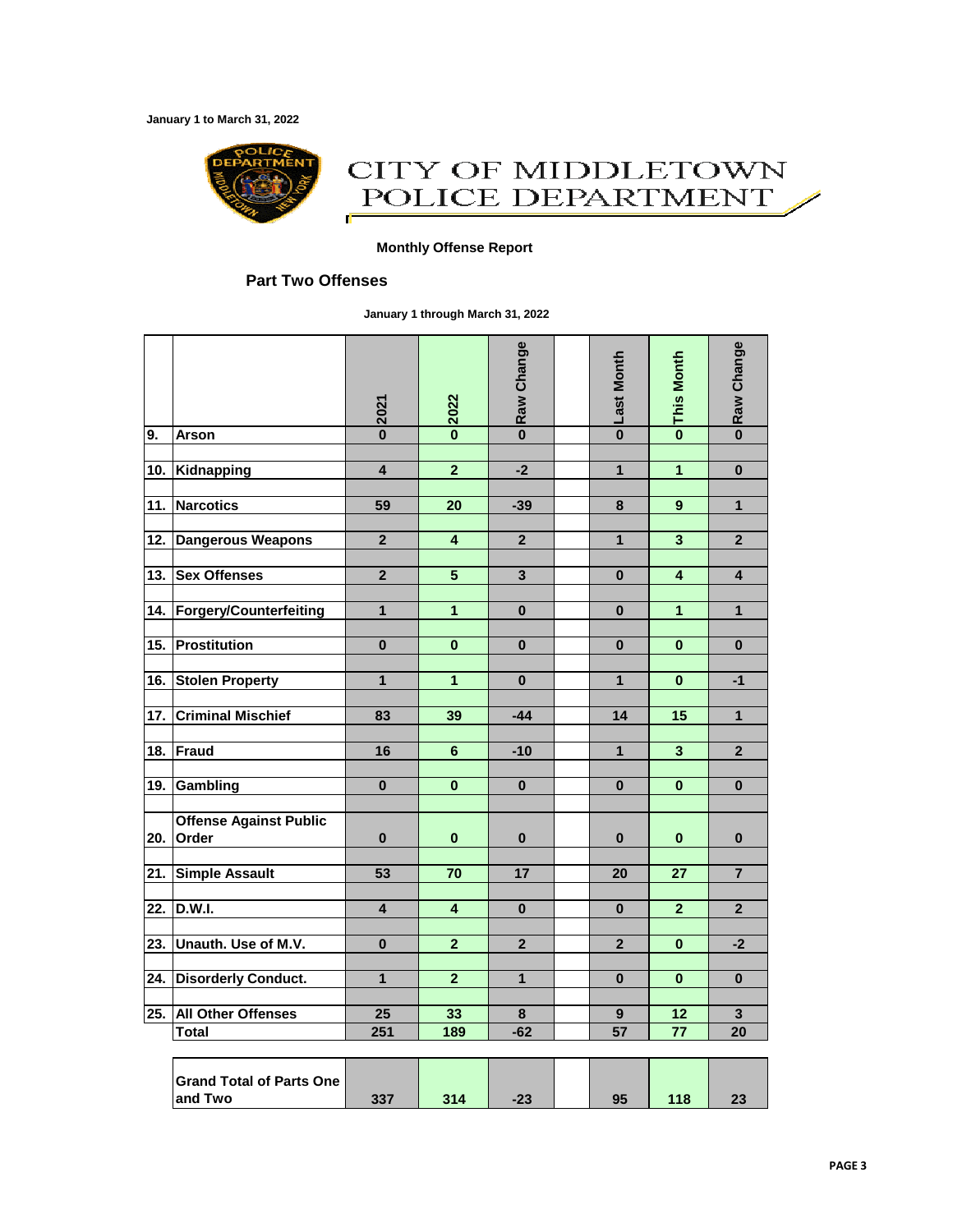

#### CITY OF MIDDLETOWN POLICE DEPARTMENT Í

#### **Monthly Arrest Report March 2022**

#### **Part One Arrests**

**Year To Date January 1 through March 31, 2022**

|    |                            | 2021                    | 2022           | Raw Change     | % Change | <b>Totals</b><br>$\overline{2021}$ | 2020 Totals    | Month<br>ast | Month<br>This  | Change<br>Raw  | Change<br>ಸ |
|----|----------------------------|-------------------------|----------------|----------------|----------|------------------------------------|----------------|--------------|----------------|----------------|-------------|
| 1. | Murder                     | $\bf{0}$                |                | 4              |          | $\mathbf{0}$                       | и              |              | $\mathbf{0}$   | $-1$           | $-100%$     |
|    |                            |                         |                |                |          |                                    |                |              |                |                |             |
| 2. | Rape                       | 1.                      | $\mathbf{0}$   | $-1$           | $-100%$  | $\overline{2}$                     |                | $\mathbf{0}$ | $\mathbf{0}$   | $\bf{0}$       |             |
|    |                            |                         |                |                |          |                                    |                |              |                |                |             |
| 3. | Robbery                    | 3                       | $\overline{2}$ | $-1$           | $-33%$   | 17                                 | 8              |              | 1              | $\bf{0}$       | $0\%$       |
|    |                            |                         |                |                |          |                                    |                |              |                |                |             |
| 4. | Agg. Assault               | 8                       | 11             | $\overline{3}$ | 38%      | 33                                 | 40             | 5            | 4              | $-1$           | $-20%$      |
|    |                            |                         |                |                |          |                                    |                |              |                |                |             |
| 5. | <b>Burglary</b>            | $\overline{\mathbf{3}}$ | 4              |                | 33%      | $\overline{9}$                     | 17             |              | $\overline{2}$ |                | 100%        |
|    |                            |                         |                |                |          |                                    |                |              |                |                |             |
| 6. | Larceny - Theft            | 9                       | 10             | 1              | 11%      | 32                                 | 49             | 3            | 5              | $\overline{2}$ | 67%         |
|    |                            |                         |                |                |          |                                    |                |              |                |                |             |
| 7. | <b>Motor Vehicle Theft</b> | $\bf{0}$                |                |                |          | 4                                  | $\overline{9}$ | $\bf{0}$     |                | А.             |             |
|    | <b>Total</b>               | 24                      | 29             | 5              | 21%      | 97                                 | 125            | 11           | 13             | $\overline{2}$ | 18%         |

| -Last Month     | o This Month    | - Raw Change            | % Change |
|-----------------|-----------------|-------------------------|----------|
|                 |                 |                         | $-100%$  |
|                 |                 |                         |          |
| $\bf{0}$        | 0               | $\bf{0}$                |          |
|                 |                 |                         |          |
| 1               | 1               | $\bf{0}$                | 0%       |
|                 |                 |                         |          |
| 5               | 4               | $-1$                    | $-20%$   |
|                 |                 |                         |          |
| 1               | $\overline{a}$  | 1                       | 100%     |
|                 |                 |                         |          |
| 3               | 5               | $\overline{2}$          | 67%      |
|                 |                 |                         |          |
| 0               | 1               | 1                       |          |
| $\overline{11}$ | $\overline{13}$ | $\overline{\mathbf{2}}$ | 18%      |

#### **Part Two Arrests**

**Year To Date**

|     |                                          | 2021                    | 2022                    | Raw Change     | % Change | 2021 Totals    | 2020 Totals    | Last Month      | This Month     | Raw Change     | % Change |
|-----|------------------------------------------|-------------------------|-------------------------|----------------|----------|----------------|----------------|-----------------|----------------|----------------|----------|
| 8.  | Arson                                    | $\bf{0}$                | $\mathbf{0}$            | $\bf{0}$       |          | $\overline{2}$ | $\mathbf{0}$   | $\bf{0}$        | $\mathbf{0}$   | $\mathbf{0}$   |          |
|     |                                          |                         |                         |                |          |                |                |                 |                |                |          |
| 9.  | Kidnapping                               | 3                       | $\overline{2}$          | $-1$           | $-33%$   | 11             | $\overline{4}$ | $\mathbf{1}$    | $\mathbf{1}$   | $\mathbf{0}$   |          |
|     |                                          |                         |                         |                |          |                |                |                 |                |                |          |
| 10. | Dangerous Drugs / Marihuana              | 66                      | 18                      | $-48$          | $-73%$   | 161            | 385            | $\overline{7}$  | $\overline{7}$ | $\mathbf{0}$   | 0%       |
|     |                                          |                         |                         |                |          |                |                |                 |                |                |          |
| 11. | Weapons                                  | $\mathbf{1}$            | 3                       | $\overline{2}$ | 200%     | 11             | 11             | $\mathbf{0}$    | 3              | 3              |          |
|     |                                          | $\mathbf{0}$            | $\overline{2}$          | $\overline{2}$ |          | $\overline{7}$ |                |                 | $\mathbf{1}$   | $\mathbf{1}$   |          |
| 12. | <b>Sex Offenses</b>                      |                         |                         |                |          |                | 5              | $\bf{0}$        |                |                |          |
| 13. | <b>Forgery/Counterfeiting</b>            | $\mathbf{1}$            | $\mathbf{1}$            | $\bf{0}$       | 0%       | $\overline{3}$ | 1              | $\bf{0}$        | $\mathbf{1}$   | $\mathbf{1}$   |          |
|     |                                          |                         |                         |                |          |                |                |                 |                |                |          |
| 14. | Prostitution                             | $\bf{0}$                | $\mathbf{0}$            | $\bf{0}$       |          | $\mathbf{0}$   | 5              | $\mathbf{0}$    | $\mathbf{0}$   | $\mathbf{0}$   |          |
|     |                                          |                         |                         |                |          |                |                |                 |                |                |          |
| 15  | <b>Stolen Property</b>                   | $\mathbf{1}$            | $\overline{a}$          | $\mathbf{1}$   | 100%     | 6              | 6              | $\overline{2}$  | $\mathbf{0}$   | $-2$           | $-100%$  |
|     |                                          |                         |                         |                |          |                |                |                 |                |                |          |
| 16. | <b>Criminal Mischief</b>                 | 15                      | 18                      | $\mathbf{3}$   | 20%      | 67             | 73             | 10              | $\overline{2}$ | -8             | $-80%$   |
|     |                                          |                         |                         |                |          |                |                |                 |                |                |          |
| 17. | Fraud                                    | $\mathbf{1}$            | $\overline{2}$          | $\mathbf{1}$   | 100%     | 5              | 10             | $\mathbf{1}$    | $\mathbf{1}$   | $\mathbf{0}$   | 0%       |
|     |                                          |                         |                         |                |          |                |                |                 |                |                |          |
| 18. | Gambling                                 | $\mathbf{0}$            | $\mathbf{0}$            | $\bf{0}$       |          | $\mathbf{0}$   | $\mathbf{0}$   | $\mathbf{0}$    | $\mathbf{0}$   | $\mathbf{0}$   |          |
|     |                                          |                         |                         |                |          |                |                |                 |                |                |          |
| 19. | <b>Offense Against Public Order</b>      | $\mathbf{0}$            | $\mathbf{0}$            | $\mathbf{0}$   |          | $\mathbf{0}$   | $\mathbf{0}$   | $\mathbf{0}$    | $\mathbf{0}$   | $\mathbf{0}$   |          |
|     |                                          |                         |                         |                |          |                |                |                 |                |                |          |
| 20. | <b>Simple Assault</b>                    | 18                      | 24                      | 6              | 33%      | 107            | 89             | 9               | 8              | $-1$           | $-11%$   |
|     |                                          |                         |                         |                |          |                |                |                 |                |                |          |
| 21. | <b>D.W.I.</b>                            | $\overline{\mathbf{4}}$ | 4                       | $\bf{0}$       | 0%       | 33             | 27             | $\mathbf{0}$    | $\overline{2}$ | $\overline{2}$ |          |
|     |                                          |                         |                         |                |          |                |                |                 |                |                |          |
| 22. | Unauth. Use of M.V.                      | $\mathbf{0}$            | $\overline{\mathbf{0}}$ | $\mathbf{0}$   |          | $\mathbf{0}$   | $\mathbf{0}$   | $\mathbf{0}$    | $\overline{0}$ | $\mathbf{0}$   |          |
|     |                                          |                         |                         |                |          |                |                |                 |                |                |          |
| 23. | <b>Disorderly Conduct</b>                | $\mathbf{1}$            | $\overline{2}$          | $\mathbf{1}$   | 100%     | 11             | 21             | $\bf{0}$        | $\mathbf{0}$   | $\mathbf{0}$   |          |
| 24. | All Other Offenses (U.C.R.)              | 14                      | 16                      | $\overline{2}$ | 14%      | 86             | 82             | $5\overline{5}$ | 5              | $\mathbf{0}$   | 0%       |
|     |                                          |                         |                         |                |          |                |                |                 |                |                |          |
| 25. | All Other Offenses not reported by UCR.  | 289                     | 342                     | 53             | 18%      | 1265           | 1085           | 114             | 159            | 45             | 39%      |
|     | <b>Total</b>                             | 414                     | 436                     | 22             | 5%       | 1775           | 1804           | 149             | 190            | 41             | 28%      |
|     |                                          |                         |                         |                |          |                |                |                 |                |                |          |
|     | Grand Total of Parts One and Two Arrests | 438                     | 465                     | 27             | 6%       | 1872           | 1929           | 160             | 203            | 43             | 27%      |
|     |                                          |                         |                         |                |          |                |                |                 |                |                |          |